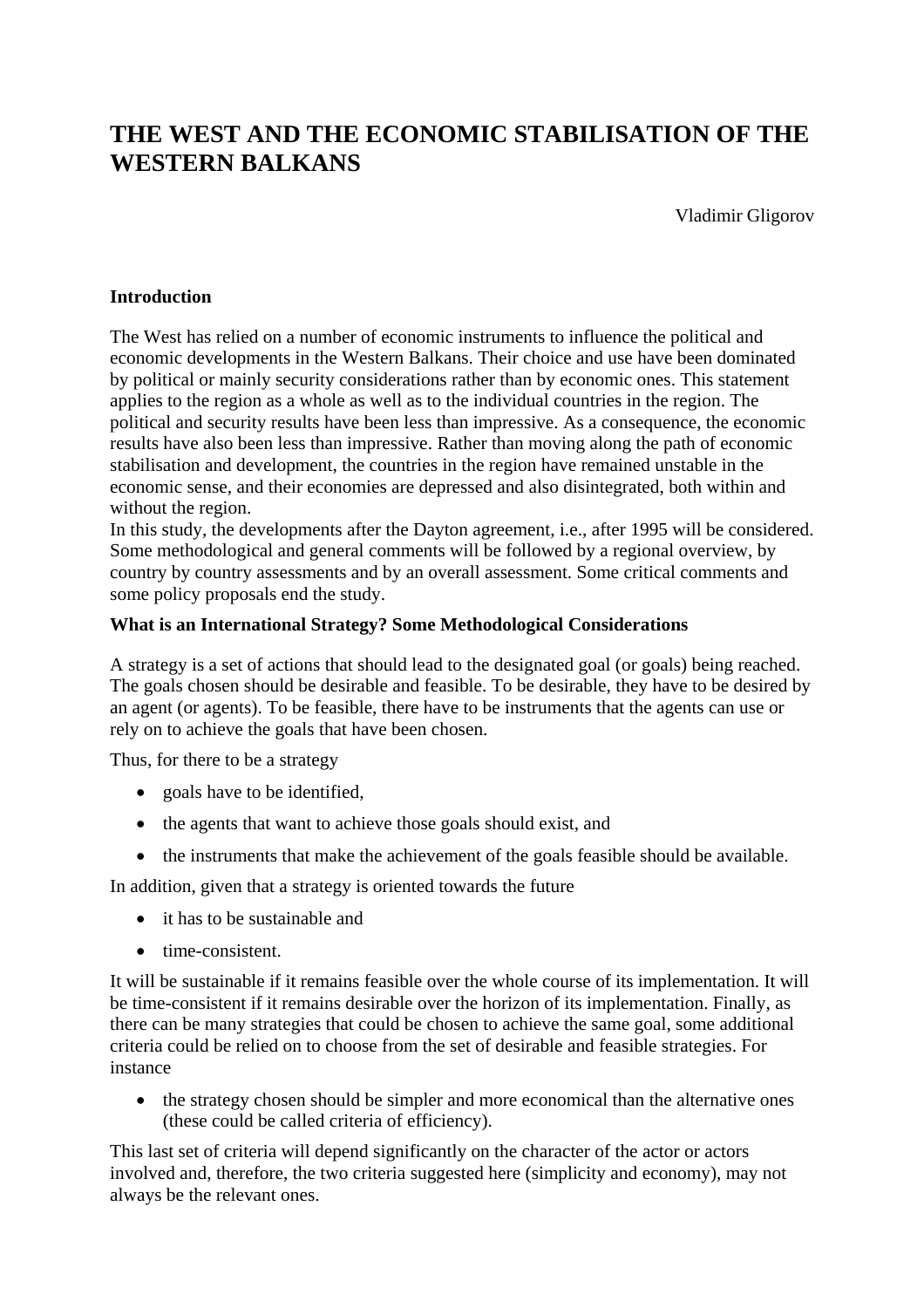Assuming the above definition of strategy, what is an international strategy? It is a strategy pursued by an international agent (or agents). A difference can be drawn between a strategy of a foreign policy and an international strategy. The former is the strategy of one country; the latter is the strategy of an international actor. The difference is important because the character of the actor is different. This difference has consequences for both the desirability and the feasibility of a strategy. In the case of a nation, the desirability is defined by the national interest while the feasibility is determined by the aggregate of instruments at the nation's disposal that determines the nation's power. In the case of an international actor, both the interest and the power of the actor are more difficult to define. Because of that, it is not at all clear how to determine whether a certain international strategy is desirable and feasible. Sanctions are a good example of these difficulties. In the lucky instance when all the relevant countries support the sanctions imposed on a country or on a region, this instrument can be efficient for bringing about the goals that the international community has happened to agree on. In many cases, however, this agreement will be lacking either because the individual countries will have different interests or because the costs and benefits of the sanctions will not be distributed equally. If agreement is lacking for whatever reason, sanctions may not be an efficient instrument for achieving the set goals and may in fact be counterproductive and self-defeating.

Thus, in the international context, a mismatch of goals and instruments is a distinct possibility for the reason that the most appropriate instruments may not be available and the substitute ones will have to be used. Sanctions illustrate this point. They are economic means that should achieve what are basically political or security goals. Undoubtedly, such a strategy may not be efficient.

The example with the sanctions highlights a generic problem, or rather a whole range of problems, in international relations. These have to do with the definition of the international agency and with the definition of international authority. In principle, an actor is either a principal or an agent or both. In other words, the actor either gives orders (requests, demands) or receives orders (requests, demands) or both. Thus, a sovereign agency (i.e., a selfgoverning agency) is a principal that can employ (or direct, or manage) agents under its jurisdiction in order to achieve the goals chosen. However, a group of sovereign agencies does not amount to an aggregate sovereign agency, i.e., to a self-governing agency. It may not even amount to any kind of agency at all. The same goes for the agents of an international agency. The international agency may have no authority over the sovereign nations or over their subjects. Thus, the international problem is almost by definition that of multiple principals and multiple agents. In addition, the international authority is not easy to define because international law and politics have to deal with sovereign entities.

As a consequence, in the case of an international strategy neither its desirability nor its feasibility is easy to define. Most of the problems can be got around if there is a leader or a strategy-setter. In that case, the international actor will behave similar to a country. It will then be easier to define the strategy pursued by an international agency in specific international relations. Leadership, however, brings in problems of its own. One is that of stability, for instance in the sense of the power to sustain the cohesion in the coalition. Another has to do with the behaviour of those who are not in the relevant coalition. They may behave competitively or may in some other way stand in the way of the realisation of the policy of the international coalition. There are other problems that may shake up the stability and sustainability of the coalition organised around a leader.

In addition to the problems with the existence and the stability of the principal of an international strategy, there are problems with the agents. Again, those include sovereign states or their citizens (or other entities). When the strategy is targeted on a region, there is a multiplicity of agents. They will, as a rule, have different interests, and the same problems with the coalition building and with its stability will arise. In addition, principals and agents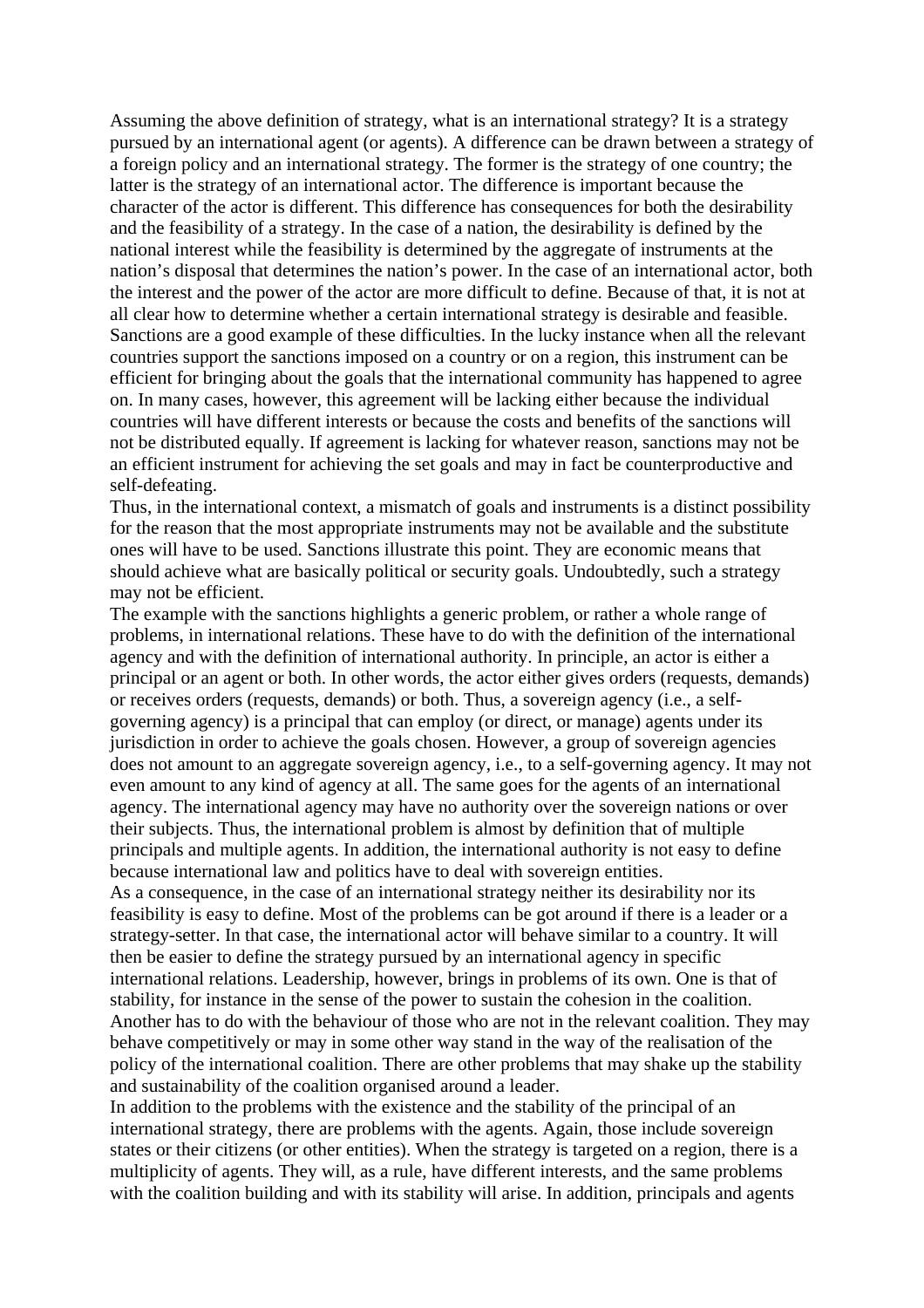can easily exchange their role in the international context. Thus, agents can become de facto principals. The reasons for this inversion of the roles are two. First is the consequence of the asymmetry of information. Local agents will know more about the local conditions than international principals will. Second, local authorities will have more power over the local agents than the international principals will. Thus, international actors can easily become instruments of the local agents.

In summary, more often than not, an international strategy will have to be defined and pursued in the context of the interaction of the complex principal who will be relating to a complex agent, and this is a very difficult context for the implementation of a consistent strategy. Two problems are likely to be encountered. On the one hand, a mismatch of goals and instruments is a distinct possibility. On the other hand, the international strategy will be, as a rule, very fragile indeed. Also, agents can turn out to be more influential than nominal principals are. Thus, the outcomes of actions of international agencies may be quite different from those that were sought by the relevant international actor.

#### **International Strategy and the Western Balkans**

The problems just outlined are all present in the international involvement in the Western Balkans. A comment or two about the Western Balkans is in order before the more concrete analysis can be entered into.

What is the Western Balkans? This is a region consisting of all the former Yugoslavia states, except for Slovenia, plus Albania. What do they have in common? Geographically, they are mainly on the Balkan Peninsula. They are also west of some other Balkan countries (Romania, Bulgaria, Turkey and Greece). They also share a common history, but in a number of cases this is also a history of separation and non-communication.

These are quite weak regional links. Geographical grouping is rather arbitrary, while the historical links do not warrant the exclusion of Slovenia and the inclusion of Albania, for instance. Also, the political and the economic disintegration hardly warrant regional treatment. What is it then that groups these countries? The one criterion that stands out is that of security. At the time when the region of the Western Balkans was defined, the Dayton agreement connected Croatia, Bosnia-Herzegovina, and Yugoslavia through their common security concerns and roles. Also, Yugoslavia and Albania were connected via their common security concern over Kosovo. Macedonia was added to the group primarily because its stability depended on the developments im Kosovo, Albania and Serbia. Finally, the two centres of instability were connected together via the common member, i.e., Yugoslavia. In that way the Western Balkans became a region.

This is worth summarising. The Western Balkans is a region in terms of security only. It is important to note this because it defines the goal the international community could have in the Western Balkans. Clearly, the key interest is, for those for whom it is of interest, stability from the point of view of security. Indeed, this will be the main thesis that will be argued in this study:

THESIS: Security concerns have dominated those of economic stability and development in the international approach to the Western Balkans.

Once the goal is defined, the issue of the choice of instruments becomes important. Until the Dayton agreement, containment was the main instrument. Once the war in Croatia was over (end of 1991), the war in Bosnia could be expected to erupt, as it did, and the main strategy was to contain the conflict to Bosnia-Herzegovina. As it was judged that this strategy was feasible only if Yugoslavia was weakened, the comprehensive set of sanctions were imposed on that country. Trade and other business relations with Yugoslavia were banned. Clearly, the international strategy in that phase did not consider the issue of economic stability as the most important one. Indeed, in more ways than one, economic instability was not seen as being inimical to the main security aim. This can be generalised to the following conclusion: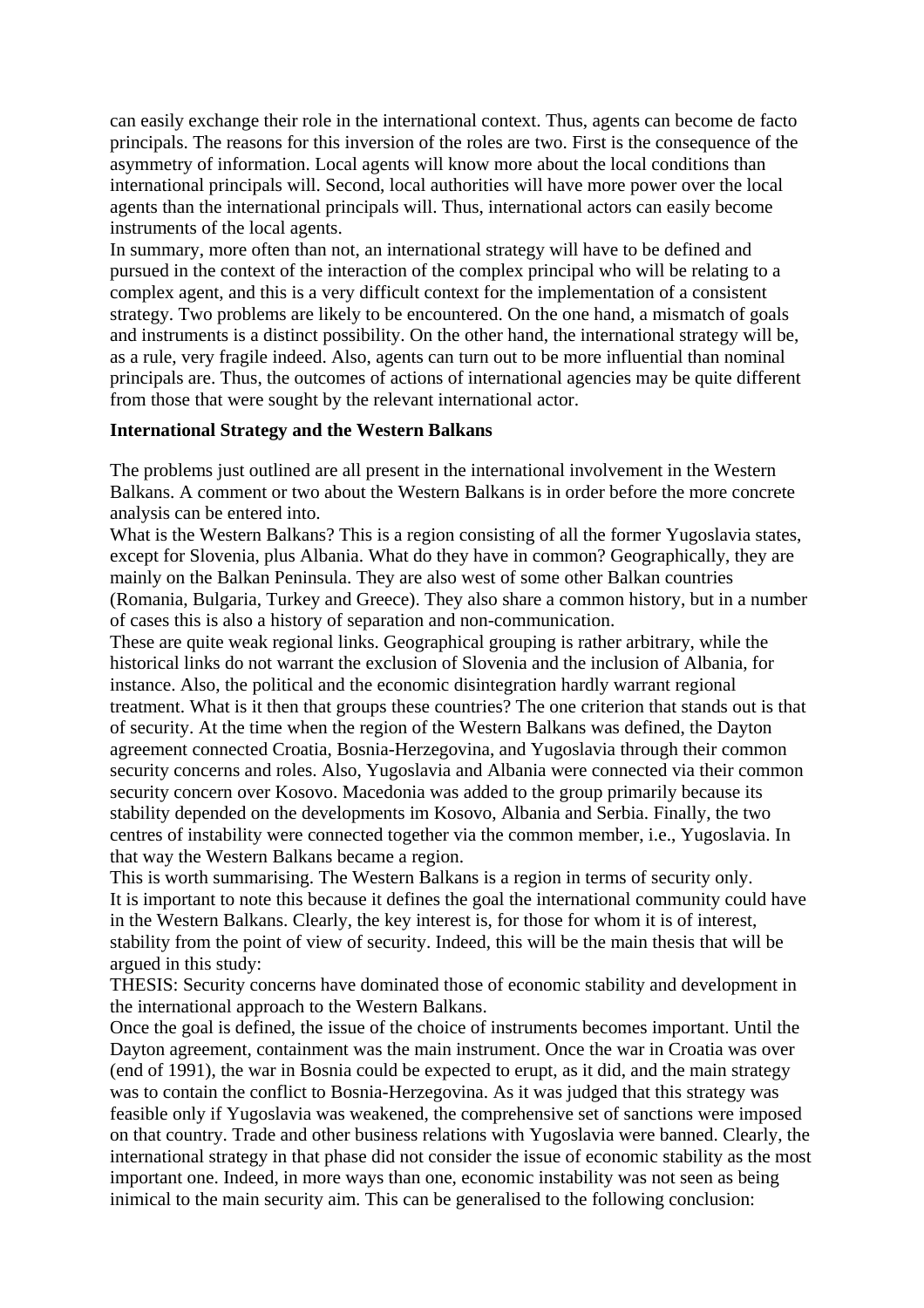Economic instruments were used to achieve political and security goals and not the economic goals themselves.

Though the view of the role that economic stability could play has changed in the meantime, the security concerns are certainly the ones that are still considered to be the most important. This has consequences for the way the West has been involved. Repeatedly over the last ten years or so it has been asserted that it is the EU that should take the lead in the Western Balkans. This has been very difficult to achieve because of the fact that the EU can only develop international strategies that mainly rely on economic instruments. It can use direct and reconstruction aid and other types of financial support and can offer contractual relations that increase the integration with the EU. But it can do much less when it comes to foreign policy and security. Thus, a rather complex strategy should have been formulated, that would have dealt with security as well as the economic interests if some kind of a harmonious behaviour by the West had to have been orchestrated. Absent that, the two sets of instruments, security and economic, were bound to be used inconsistently.

#### The West and the Western Balkans

After the Dayton agreement, the EU inaugurated the so-called regional approach to the Western Balkans. This region was disintegrated within and was less integrated with the EU than the other countries in the Balkans and in Central Europe. Therefore, the regional approach aimed at combining intra-regional integration with the integration with the EU. The idea was to somehow co-ordinate intra-regional integration with closer ties with the EU. It was never made quite clear how was this supposed to actually work, but it could be conjectured that, roughly, improved relations with the EU should follow after every improvement in intra-regional integration. And vice versa. Deterioration in the intra-regional relations should be followed with the similar development in the relations with the EU. The problem with this strategy was that it could lead to quite a diverse set of relations that the EU could end up with in this region, which could prove to be a problem in itself. Indeed, looking at the relations that the EU has developed in the Balkans, the diversity is quite striking.

Table 1.

#### **Relations of Balkan transition countries with the EU**

"Europe Agreement" (Bulgaria and Romania)

Co-operation agreements (Albania and Macedonia)

Participation in some EU programmes (Bosnia-Herzegovina)

Trade preferences (Croatia)

Sanctions (Serbia)

Aid (Montenegro)

Special relations (Kosovo)

Looking at the way that these relations have been arrived at, it is clear that both positive and negative rewards (carrots and sticks) have been used. For instance, in the case of all former Yugoslavia countries on this list, the level of relations with the EU has been scaled down compared to what it had been while these countries were part of former Yugoslavia. Some have gone through improvements and then deterioration. For instance, Yugoslavia's trade enjoyed preferential treatment in 1996. Afterwards, preferences were withdrawn and the regime of sanctions has been strengthening ever since. Also, Croatia was included in some EU programmes, like PHARE, and then was removed from these programmes. On the other hand, the relations with Macedonia went from almost no-relations to total Greek embargo to co-operation agreement to negotiations for the newly formed Stabilisation and Association Agreement. Finally, the relations with Albania have stagnated after the co-operation agreement was signed. In addition to that, the EU has developed special relations with Bosnia-Herzegovina, Kosovo and Montenegro. Those will be discussed below in more detail.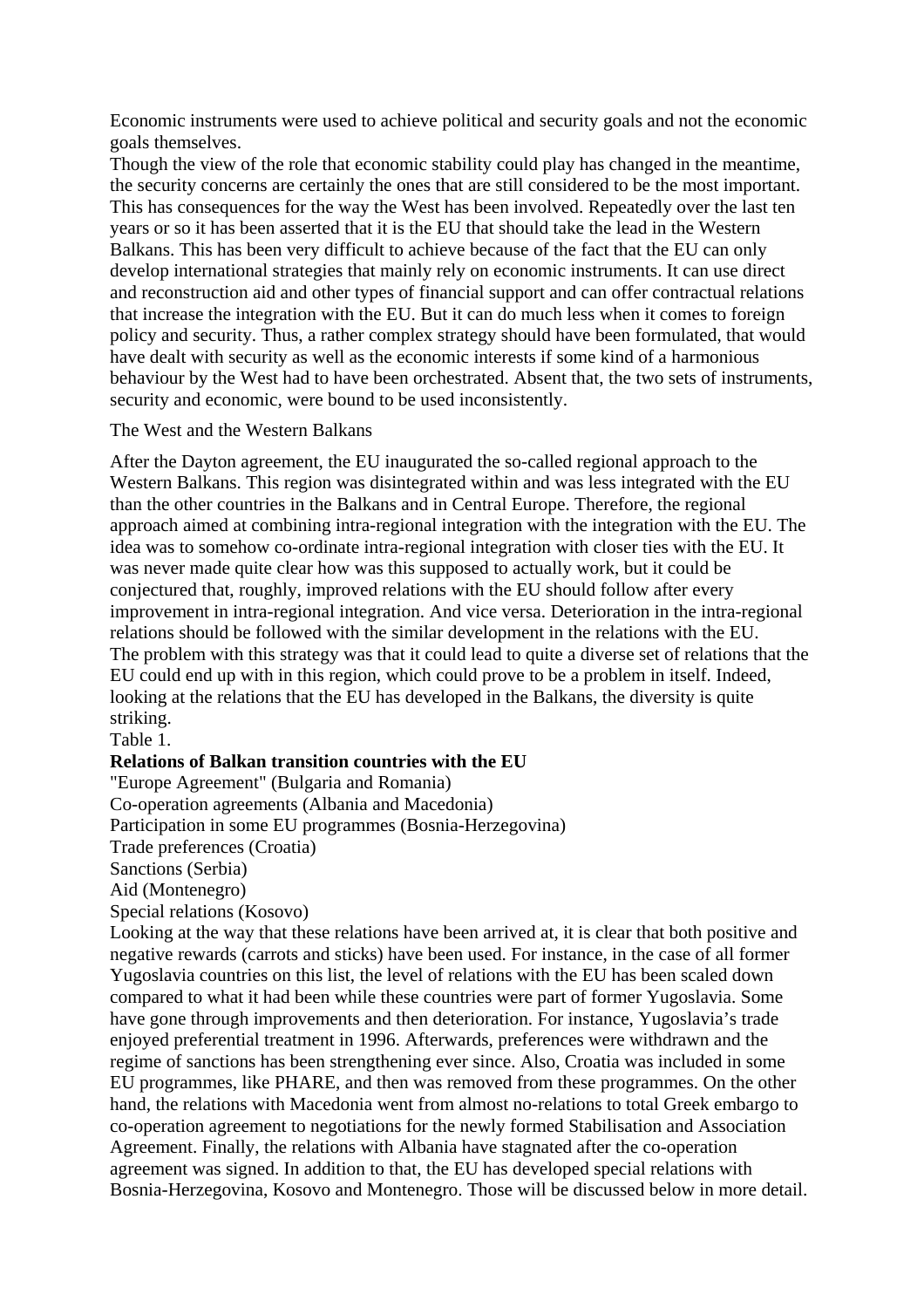Here, it is enough to just point out that it is not altogether clear how these special relations fit into the regional approach.

Looking not only on the progress, or rather the lack of it, in intra-regional integration and in the integration with the EU, but also into the economic stability of the region and of the countries in the region, it can be said that not much stability can be observed. In the period after the Dayton agreement and after the adoption of the regional approach, the following economic crises have occurred.

## Table 2.

## **Crises in the Western Balkans**

1997: Albania's economy collapses.

1998: Croatia's banking system collapses and the economy goes into a recession.

1999: Bosnia-Herzegovina experiences serious slowdown in economic activity.

1999: Yugoslavia collapses.

2000: Most economies in the Western Balkans face serious troubles.

If the stability in the foreign trade regimes and foreign trade flows between countries in the region are looked into, it also becomes clear that not much is to be found. Thus, Macedonia has free trade agreements, of one kind or the other, with most countries in the region (the exception is Albania), but the actual trade regime and the actual trade flows are quite unstable. Thus, the border between Serbia and Macedonia, which is quite important to the latter country, is often closed to trade for one reason or another or the regime of tariffs is changed or some other barriers will be introduced. This leads to volatile trade flows between these two countries.

Trade between Croatia, Bosnia-Herzegovina and Yugoslavia (Serbia and Montenegro) is also subject to changes in regimes and thus to shifts. The situation has become even more complex with the emergence of Kosovo as a separate political and economic unit. The trade regime applicable to Kosovo is yet to be worked out. In the meantime, some significant trade shifts and trade distortions have been introduced that will not be altogether easy to straighten out. Other aspects of economic stability present an equally sobering picture. Three key disequilibria should be mentioned. One is the current account balance. All the countries in the region run high or very high current account deficits as can be seen from the following table. Table 3.

## **Current account balance, % GDP**

**1996 1997 1998 1999 Croatia -4.4 -12.3 -7.3 -7.1 Bosnia-Herzegovina -27 -31 -28 Yugoslavia -8.5 -11**

**-8.6**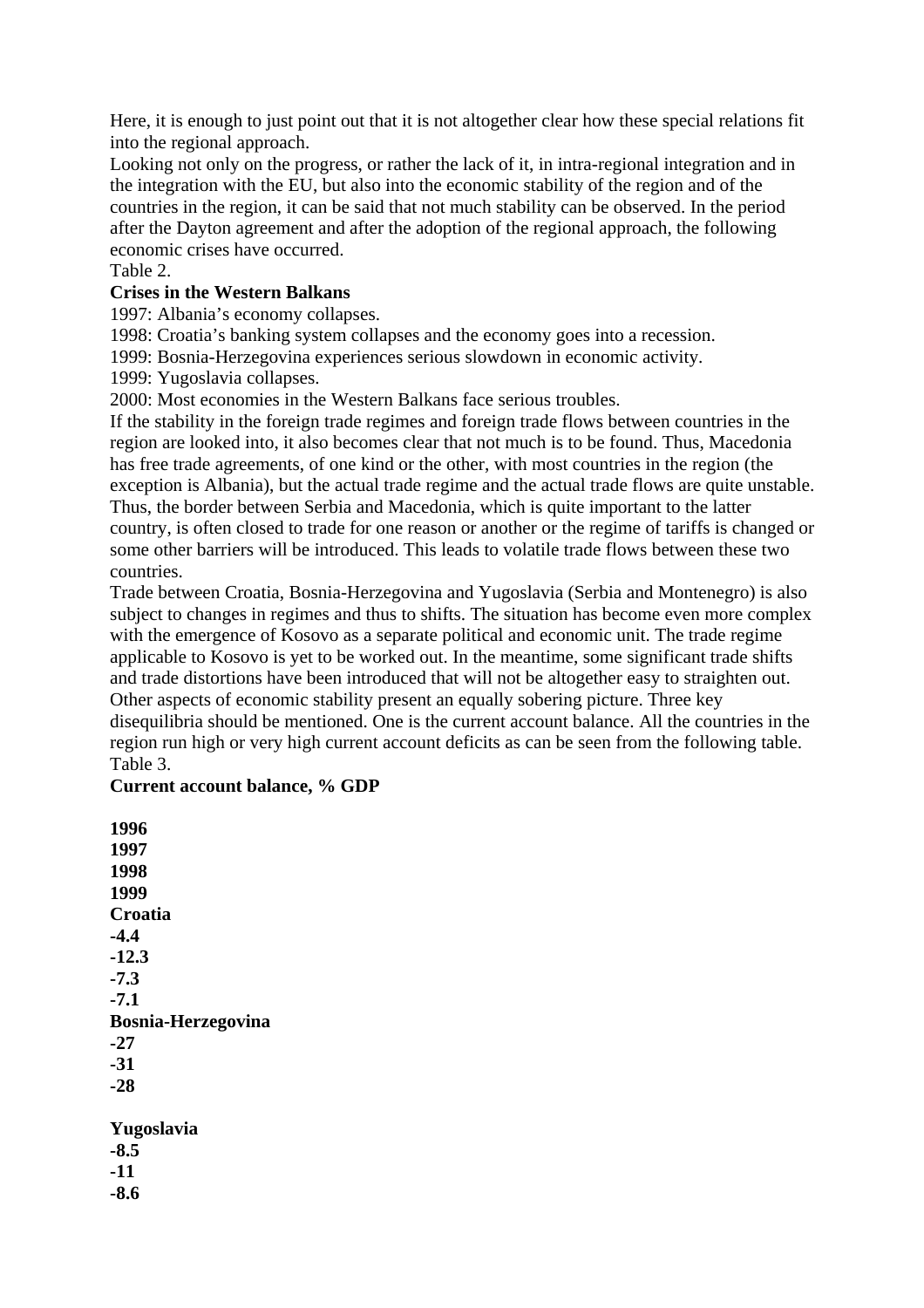**Macedonia -6.5 -7.4 -8.1 -4.2 Albania -9.1 -12.2 -6.3 -12.8** Sources: WIIW, World Bank.

These figures alert us to a very significant source of potential instability. If the development of the external debt is taken into account, these disequilibria become even more serious as can be seen from Table 4.

Table 4.

## **External debt, USD mn, end of period**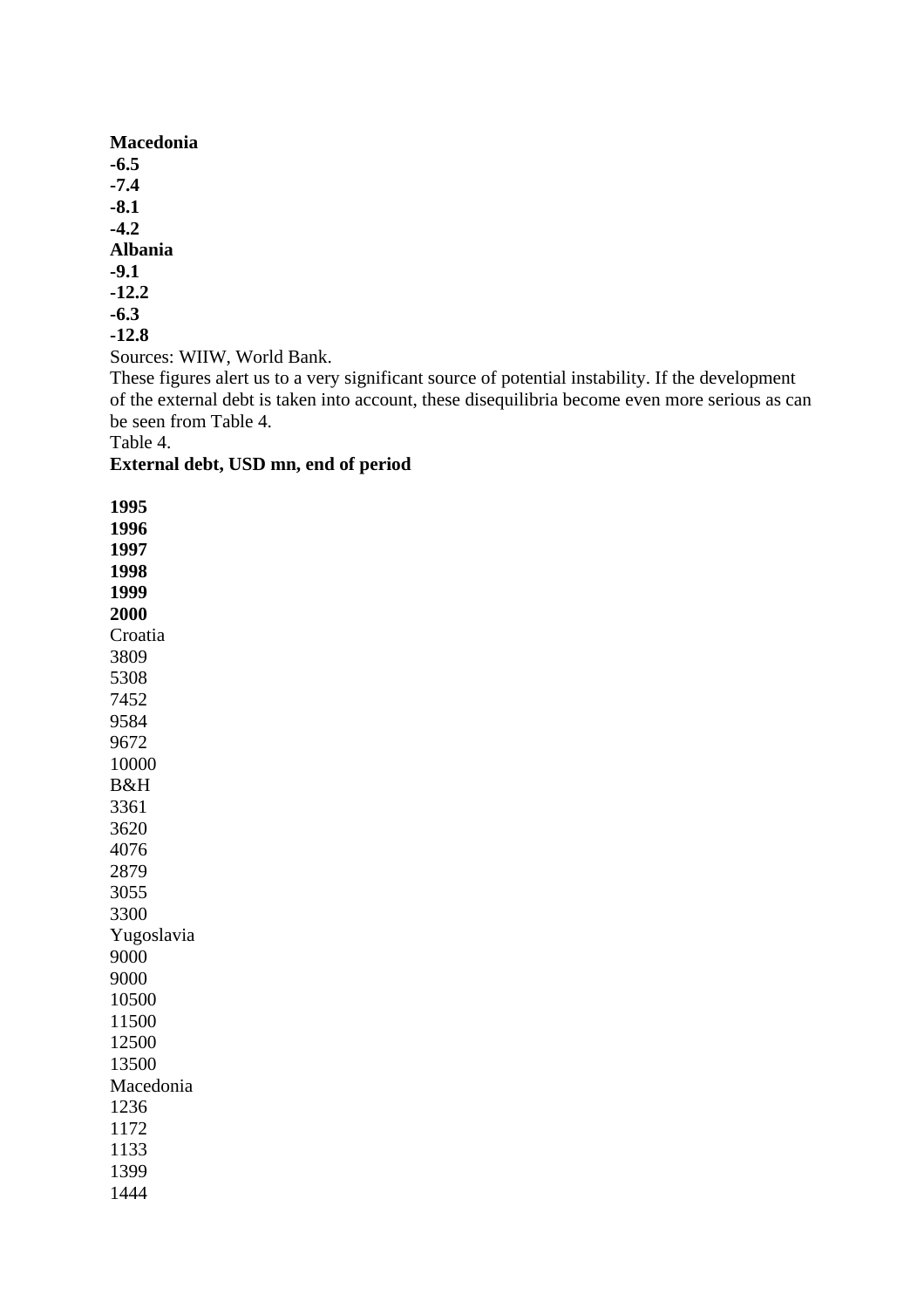1600 Albania 683 732 757 874 1000 1100 Sources: WIIW, national statistics, author's estimates. Along with the figures of total external debt, the indicators of the debt burden should be also

taken into account. Some can be found in Table 5. As can be seen from these tables, the burden is significant in all cases. It has also been growing and will continue to grow in the near future. Indeed, it can be safely predicted that it will prove to be unsustainable if there is no dramatic increase in exports and in the way of international financing. Table 5.

### **Debt indicators, 1999**

**Debt/GDP**

**Debt/export** Croatia 48 109 B&H 71 350 Yugoslavia 90 833 Macedonia  $42<sup>2</sup>$ 120 Albania 30 732 Notes: Albania and B&H 1998. Croatia trade in goods and services. Sources: WIIW, national statistics. The other important source of instability is the fiscal deficit. The following table gives some indication on the fiscal balances in the region. Table 6. **Fiscal balance, % of GDP 1995 1996 1997 1998**

**1999** Croatia -0.7 -0.4 -1.2

0.5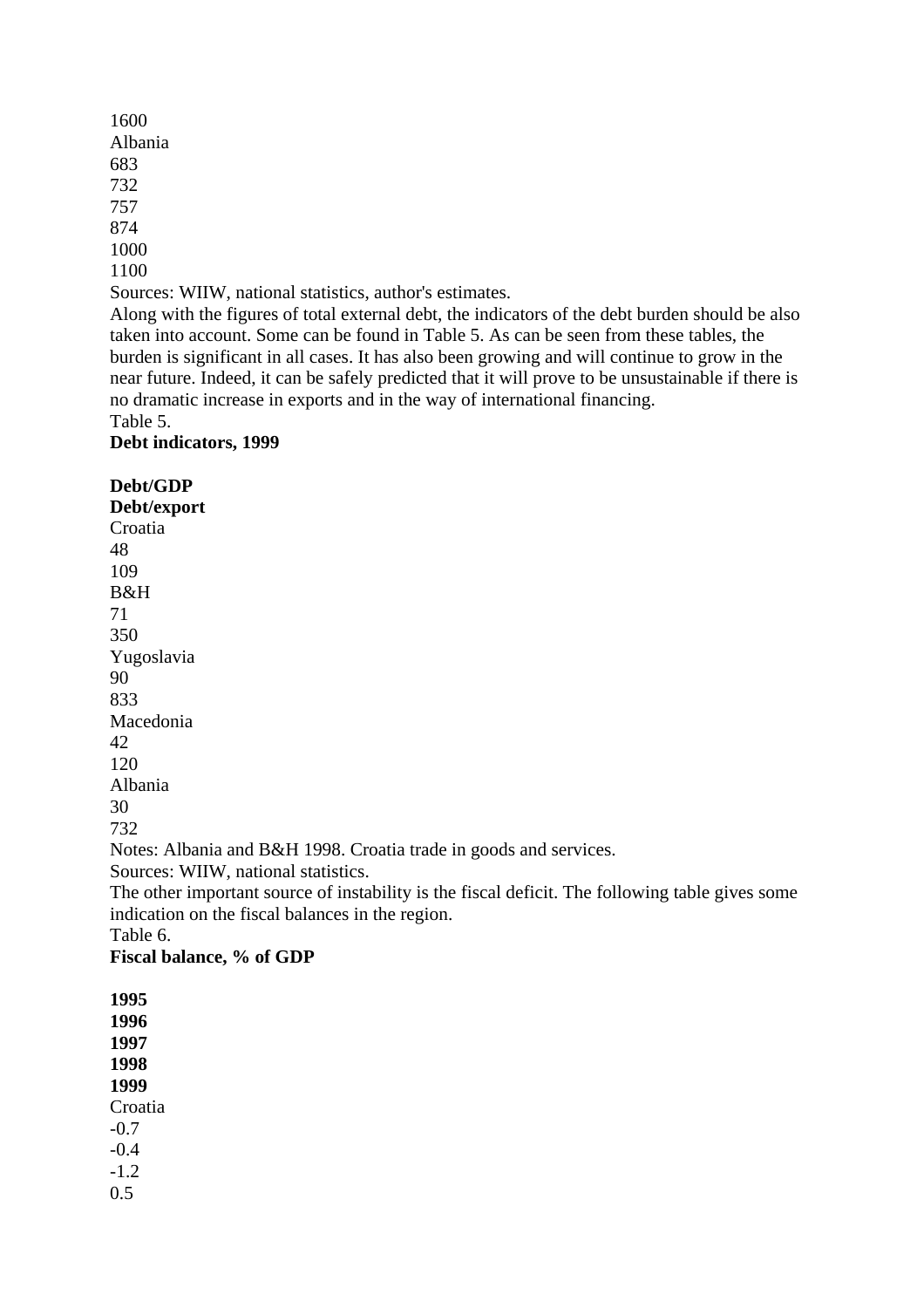-1.3 Bosnia-Herzegovina

-4.4 -1.3 -2.8 -3.3 Yugoslavia -1.6 -3.4

Macedonia -0.7  $-0.3$ -0.4 -1.6 -3.5 Albania -9.4 -12 -7.4 -10.4 -10.9

Source: World Bank

These figures seriously understate the fiscal deficits and thus the fiscal instability. This is clearly the case in Bosnia-Herzegovina, where the public expenditures are covered by international donations and where borrowing is low. As a consequence, the fiscal deficit is seriously understated. Similar problems can be detected in all the other countries. Another problem is connected with arrears, both in the public sector and in the enterprise and banking sectors. In Croatia, Macedonia and Yugoslavia those are high or very high. If those were to be treated as fiscal risks (i.e., implicit budgetary obligations), the fiscal situation in these countries would probably deteriorate by 5-10% of the GDP. Therefore, the fiscal balance in the region is quite tenuous.

Another disequilibrium that is weighing heavily on the region is connected with the characteristics of the labour markets. The key indicator is that of the rate of unemployment, given in Table 7. Other indicators that characterise the quality of employment and the structural aspects of unemployment, which cannot be entered into here, give an even worse picture of the overall situation.

Table 7.  $22$ 22 B&H 38 38

Yugoslavia 27.2 32